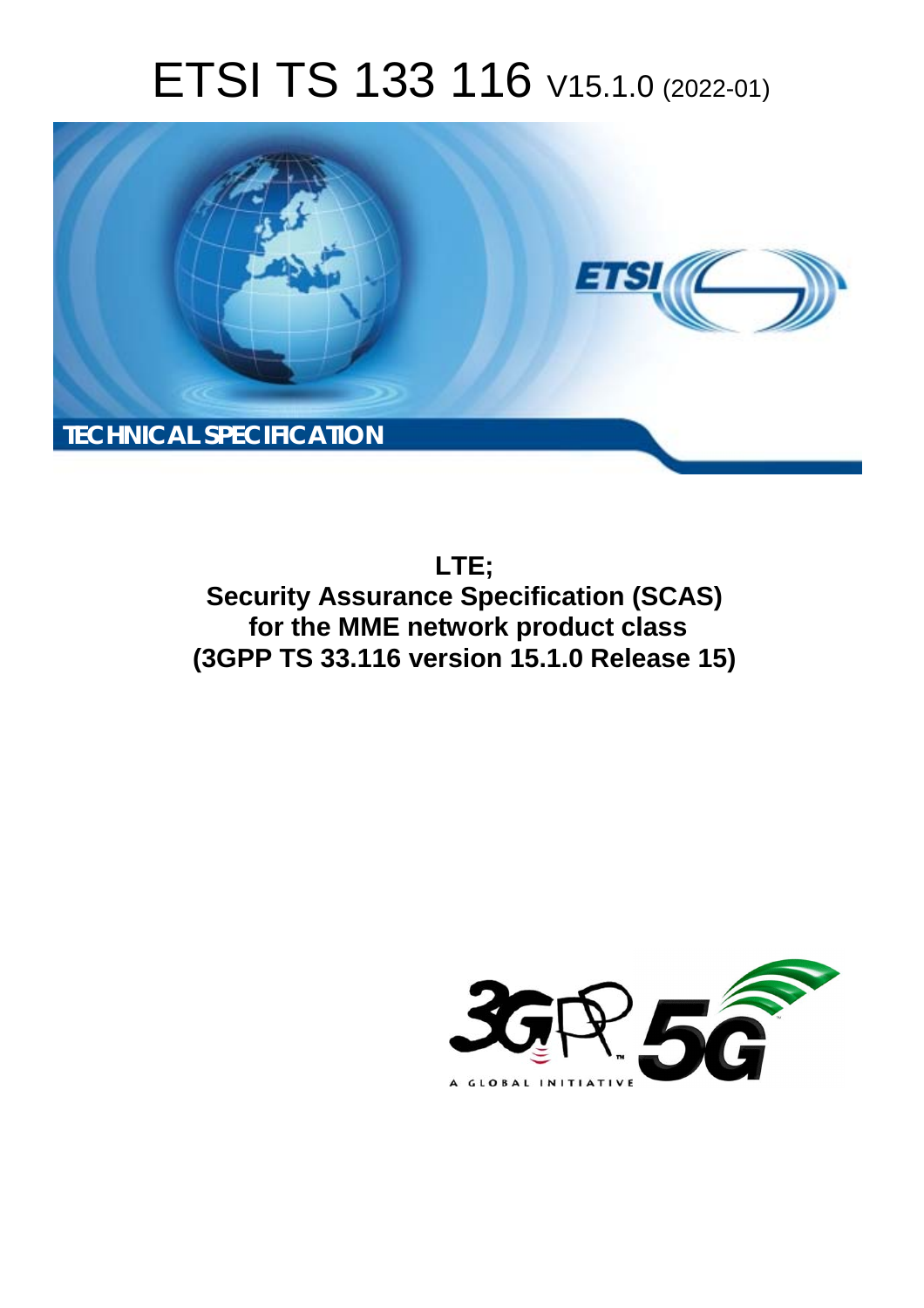Reference RTS/TSGS-0333116vf10

Keywords

LTE,SECURITY

#### *ETSI*

650 Route des Lucioles F-06921 Sophia Antipolis Cedex - FRANCE

Tel.: +33 4 92 94 42 00 Fax: +33 4 93 65 47 16

Siret N° 348 623 562 00017 - APE 7112B Association à but non lucratif enregistrée à la Sous-Préfecture de Grasse (06) N° w061004871

#### *Important notice*

The present document can be downloaded from: <http://www.etsi.org/standards-search>

The present document may be made available in electronic versions and/or in print. The content of any electronic and/or print versions of the present document shall not be modified without the prior written authorization of ETSI. In case of any existing or perceived difference in contents between such versions and/or in print, the prevailing version of an ETSI deliverable is the one made publicly available in PDF format at [www.etsi.org/deliver](http://www.etsi.org/deliver).

Users of the present document should be aware that the document may be subject to revision or change of status. Information on the current status of this and other ETSI documents is available at <https://portal.etsi.org/TB/ETSIDeliverableStatus.aspx>

If you find errors in the present document, please send your comment to one of the following services: <https://portal.etsi.org/People/CommiteeSupportStaff.aspx>

#### *Notice of disclaimer & limitation of liability*

The information provided in the present deliverable is directed solely to professionals who have the appropriate degree of experience to understand and interpret its content in accordance with generally accepted engineering or other professional standard and applicable regulations.

No recommendation as to products and services or vendors is made or should be implied.

No representation or warranty is made that this deliverable is technically accurate or sufficient or conforms to any law and/or governmental rule and/or regulation and further, no representation or warranty is made of merchantability or fitness for any particular purpose or against infringement of intellectual property rights.

In no event shall ETSI be held liable for loss of profits or any other incidental or consequential damages.

Any software contained in this deliverable is provided "AS IS" with no warranties, express or implied, including but not limited to, the warranties of merchantability, fitness for a particular purpose and non-infringement of intellectual property rights and ETSI shall not be held liable in any event for any damages whatsoever (including, without limitation, damages for loss of profits, business interruption, loss of information, or any other pecuniary loss) arising out of or related to the use of or inability to use the software.

#### *Copyright Notification*

No part may be reproduced or utilized in any form or by any means, electronic or mechanical, including photocopying and microfilm except as authorized by written permission of ETSI. The content of the PDF version shall not be modified without the written authorization of ETSI.

The copyright and the foregoing restriction extend to reproduction in all media.

© ETSI 2022. All rights reserved.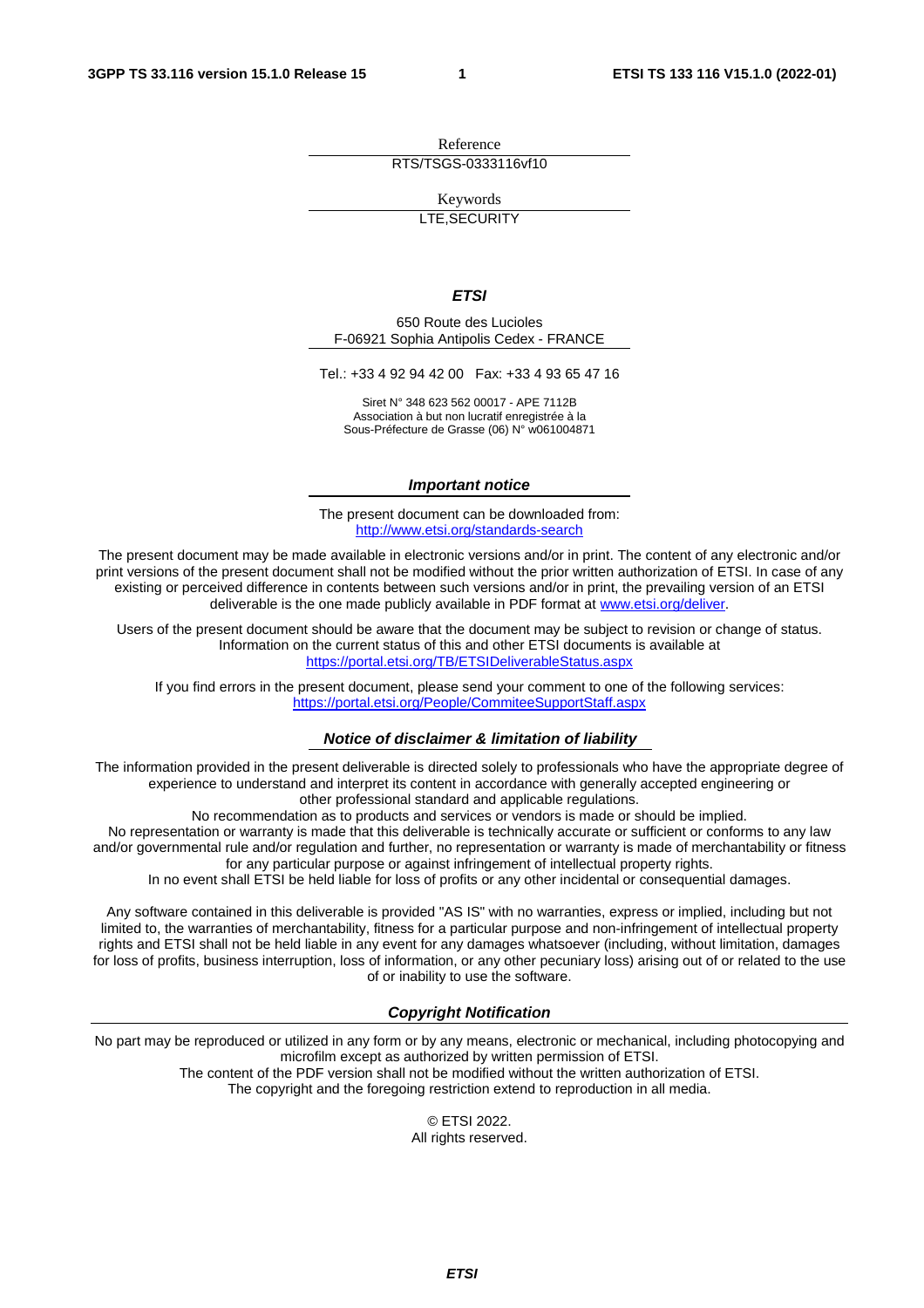# Intellectual Property Rights

#### Essential patents

IPRs essential or potentially essential to normative deliverables may have been declared to ETSI. The declarations pertaining to these essential IPRs, if any, are publicly available for **ETSI members and non-members**, and can be found in ETSI SR 000 314: *"Intellectual Property Rights (IPRs); Essential, or potentially Essential, IPRs notified to ETSI in respect of ETSI standards"*, which is available from the ETSI Secretariat. Latest updates are available on the ETSI Web server ([https://ipr.etsi.org/\)](https://ipr.etsi.org/).

Pursuant to the ETSI Directives including the ETSI IPR Policy, no investigation regarding the essentiality of IPRs, including IPR searches, has been carried out by ETSI. No guarantee can be given as to the existence of other IPRs not referenced in ETSI SR 000 314 (or the updates on the ETSI Web server) which are, or may be, or may become, essential to the present document.

#### **Trademarks**

The present document may include trademarks and/or tradenames which are asserted and/or registered by their owners. ETSI claims no ownership of these except for any which are indicated as being the property of ETSI, and conveys no right to use or reproduce any trademark and/or tradename. Mention of those trademarks in the present document does not constitute an endorsement by ETSI of products, services or organizations associated with those trademarks.

**DECT™**, **PLUGTESTS™**, **UMTS™** and the ETSI logo are trademarks of ETSI registered for the benefit of its Members. **3GPP™** and **LTE™** are trademarks of ETSI registered for the benefit of its Members and of the 3GPP Organizational Partners. **oneM2M™** logo is a trademark of ETSI registered for the benefit of its Members and of the oneM2M Partners. **GSM**® and the GSM logo are trademarks registered and owned by the GSM Association.

# Legal Notice

This Technical Specification (TS) has been produced by ETSI 3rd Generation Partnership Project (3GPP).

The present document may refer to technical specifications or reports using their 3GPP identities. These shall be interpreted as being references to the corresponding ETSI deliverables.

The cross reference between 3GPP and ETSI identities can be found under<http://webapp.etsi.org/key/queryform.asp>.

# Modal verbs terminology

In the present document "**shall**", "**shall not**", "**should**", "**should not**", "**may**", "**need not**", "**will**", "**will not**", "**can**" and "**cannot**" are to be interpreted as described in clause 3.2 of the [ETSI Drafting Rules](https://portal.etsi.org/Services/editHelp!/Howtostart/ETSIDraftingRules.aspx) (Verbal forms for the expression of provisions).

"**must**" and "**must not**" are **NOT** allowed in ETSI deliverables except when used in direct citation.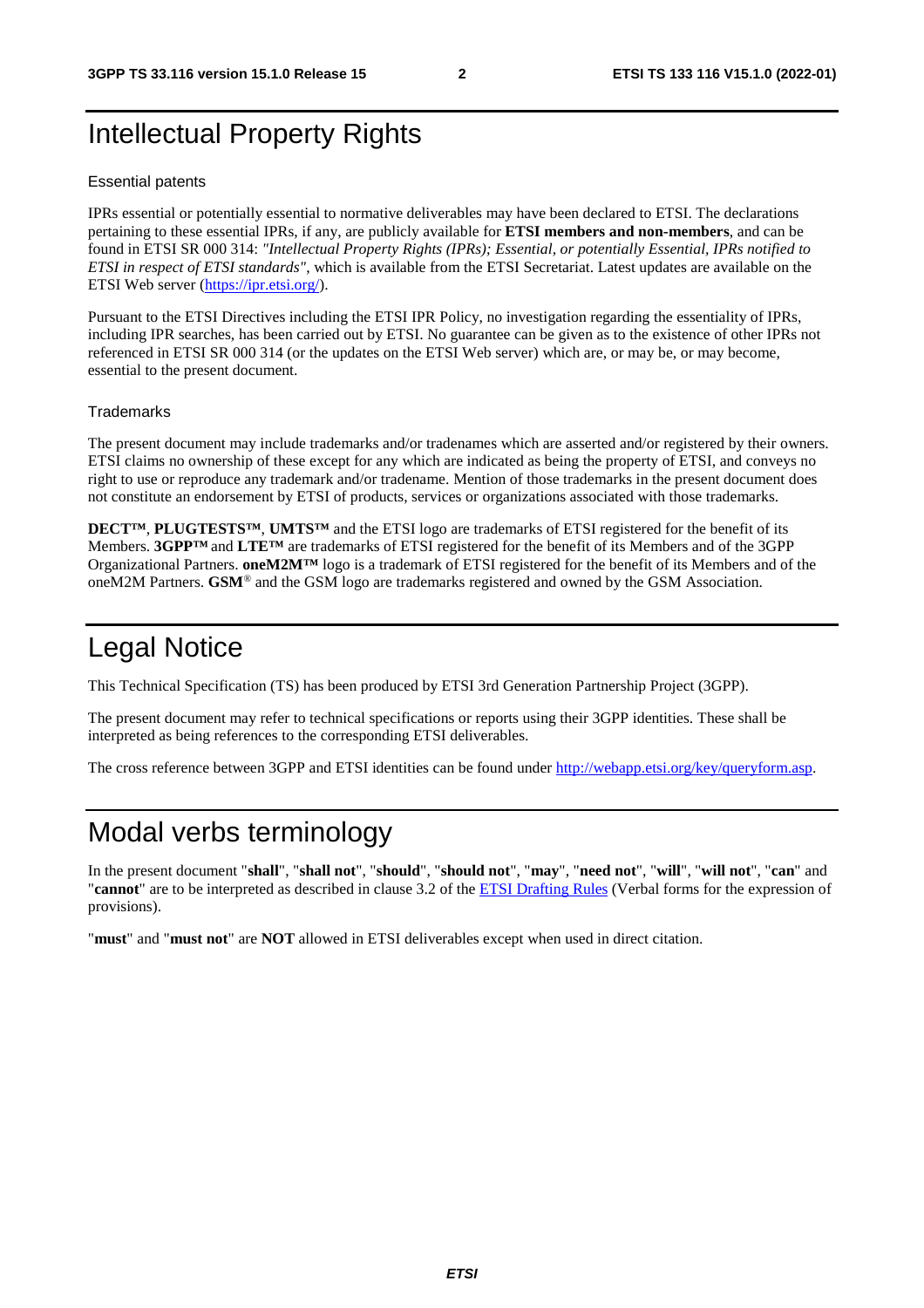$\mathbf{3}$ 

# Contents

| 1              |                                                                                                |  |  |  |  |  |
|----------------|------------------------------------------------------------------------------------------------|--|--|--|--|--|
| 2              |                                                                                                |  |  |  |  |  |
| 3              |                                                                                                |  |  |  |  |  |
| 3.1            |                                                                                                |  |  |  |  |  |
| 3.2            |                                                                                                |  |  |  |  |  |
| $\overline{4}$ |                                                                                                |  |  |  |  |  |
| 4.1            |                                                                                                |  |  |  |  |  |
| 4.2            |                                                                                                |  |  |  |  |  |
| 4.2.1          |                                                                                                |  |  |  |  |  |
| 4.2.2          | Security functional requirements on the MME deriving from 3GPP specifications and related test |  |  |  |  |  |
|                |                                                                                                |  |  |  |  |  |
| 4.2.2.1        | Security functional requirements on the MME deriving from 3GPP specifications - general        |  |  |  |  |  |
|                |                                                                                                |  |  |  |  |  |
| 4.2.2.2        |                                                                                                |  |  |  |  |  |
| 4.2.2.2.1      |                                                                                                |  |  |  |  |  |
| 4.2.2.2.2      |                                                                                                |  |  |  |  |  |
| 4.2.2.2.3      |                                                                                                |  |  |  |  |  |
| 4.2.2.2.4      |                                                                                                |  |  |  |  |  |
| 4.2.2.2.5      | Not forwarding unused EPS authentication data between different security domains  10           |  |  |  |  |  |
| 4.2.2.3        |                                                                                                |  |  |  |  |  |
| 4.2.2.3.1      |                                                                                                |  |  |  |  |  |
| 4.2.2.3.2      |                                                                                                |  |  |  |  |  |
| 4.2.2.3.3      |                                                                                                |  |  |  |  |  |
| 4.2.2.3.4      |                                                                                                |  |  |  |  |  |
| 4.2.2.4        |                                                                                                |  |  |  |  |  |
| 4.2.2.4.1      |                                                                                                |  |  |  |  |  |
| 4.2.2.4.2      |                                                                                                |  |  |  |  |  |
| 4.2.2.5        |                                                                                                |  |  |  |  |  |
| 4.2.2.5.1      |                                                                                                |  |  |  |  |  |
| 4.2.2.5.2      |                                                                                                |  |  |  |  |  |
| 4.2.2.5.3      |                                                                                                |  |  |  |  |  |
| 4.2.2.6        |                                                                                                |  |  |  |  |  |
| 4.2.2.6.1      |                                                                                                |  |  |  |  |  |
| 4.2.3          |                                                                                                |  |  |  |  |  |
| 4.2.3.1        |                                                                                                |  |  |  |  |  |
| 4.2.3.2        |                                                                                                |  |  |  |  |  |
| 4.2.3.2.1      |                                                                                                |  |  |  |  |  |
| 4.2.3.2.2      |                                                                                                |  |  |  |  |  |
| 4.2.3.2.3      |                                                                                                |  |  |  |  |  |
| 4.2.3.2.4      |                                                                                                |  |  |  |  |  |
| 4.2.3.2.5      |                                                                                                |  |  |  |  |  |
| 4.2.3.3        |                                                                                                |  |  |  |  |  |
| 4.2.3.4        |                                                                                                |  |  |  |  |  |
| 4.2.3.5        |                                                                                                |  |  |  |  |  |
| 4.2.3.6        |                                                                                                |  |  |  |  |  |
| 4.2.4          |                                                                                                |  |  |  |  |  |
| 4.2.5          |                                                                                                |  |  |  |  |  |
| 4.2.6          |                                                                                                |  |  |  |  |  |
| 4.3            |                                                                                                |  |  |  |  |  |
| 4.3.1          |                                                                                                |  |  |  |  |  |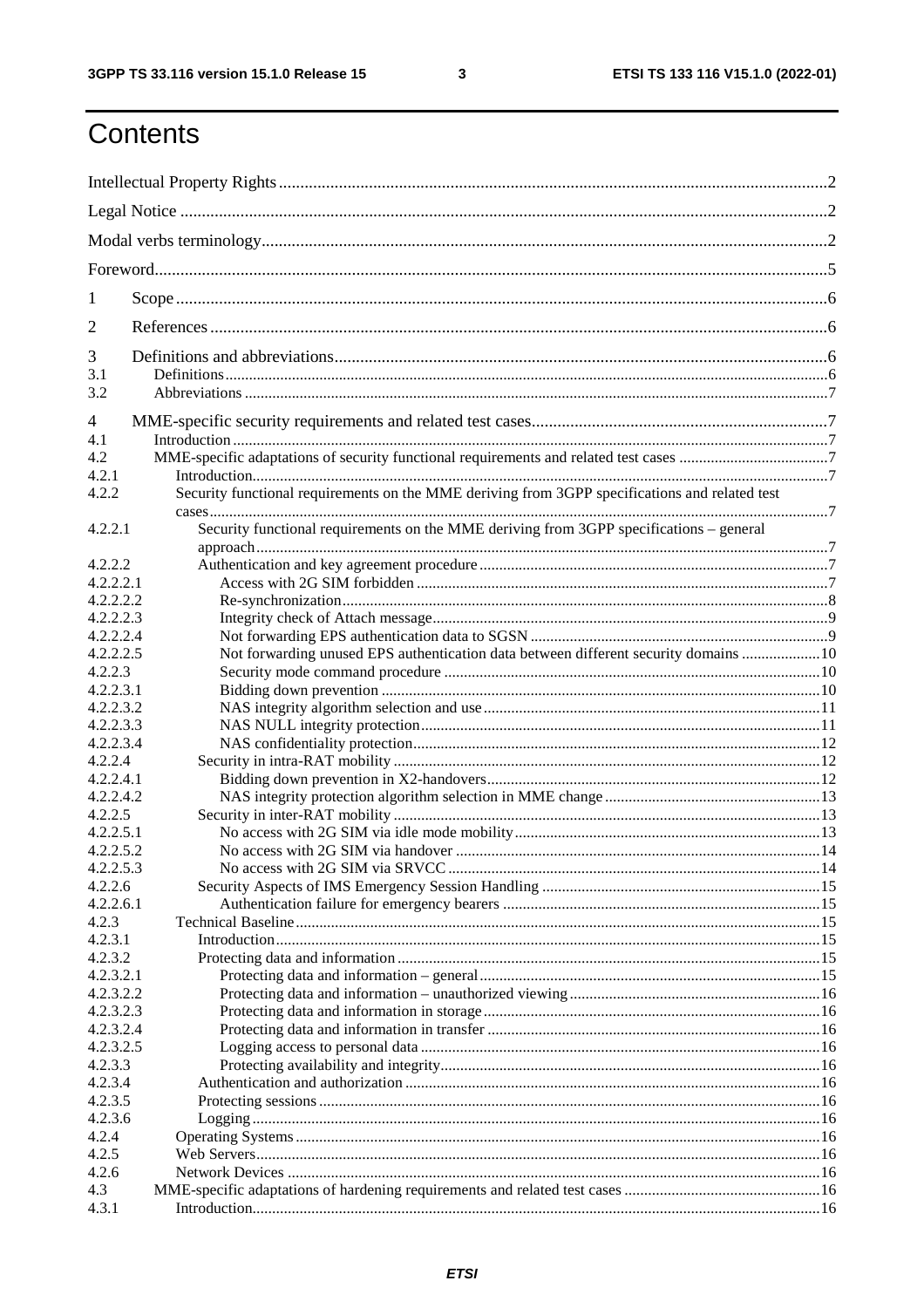$\overline{\mathbf{4}}$ 

|       | MME-specific adaptations of basic vulnerability testing requirements and related test cases 17 |  |
|-------|------------------------------------------------------------------------------------------------|--|
| 4.4   |                                                                                                |  |
| 4.3.5 |                                                                                                |  |
| 4.3.4 |                                                                                                |  |
| 4.3.3 |                                                                                                |  |
| 4.3.2 |                                                                                                |  |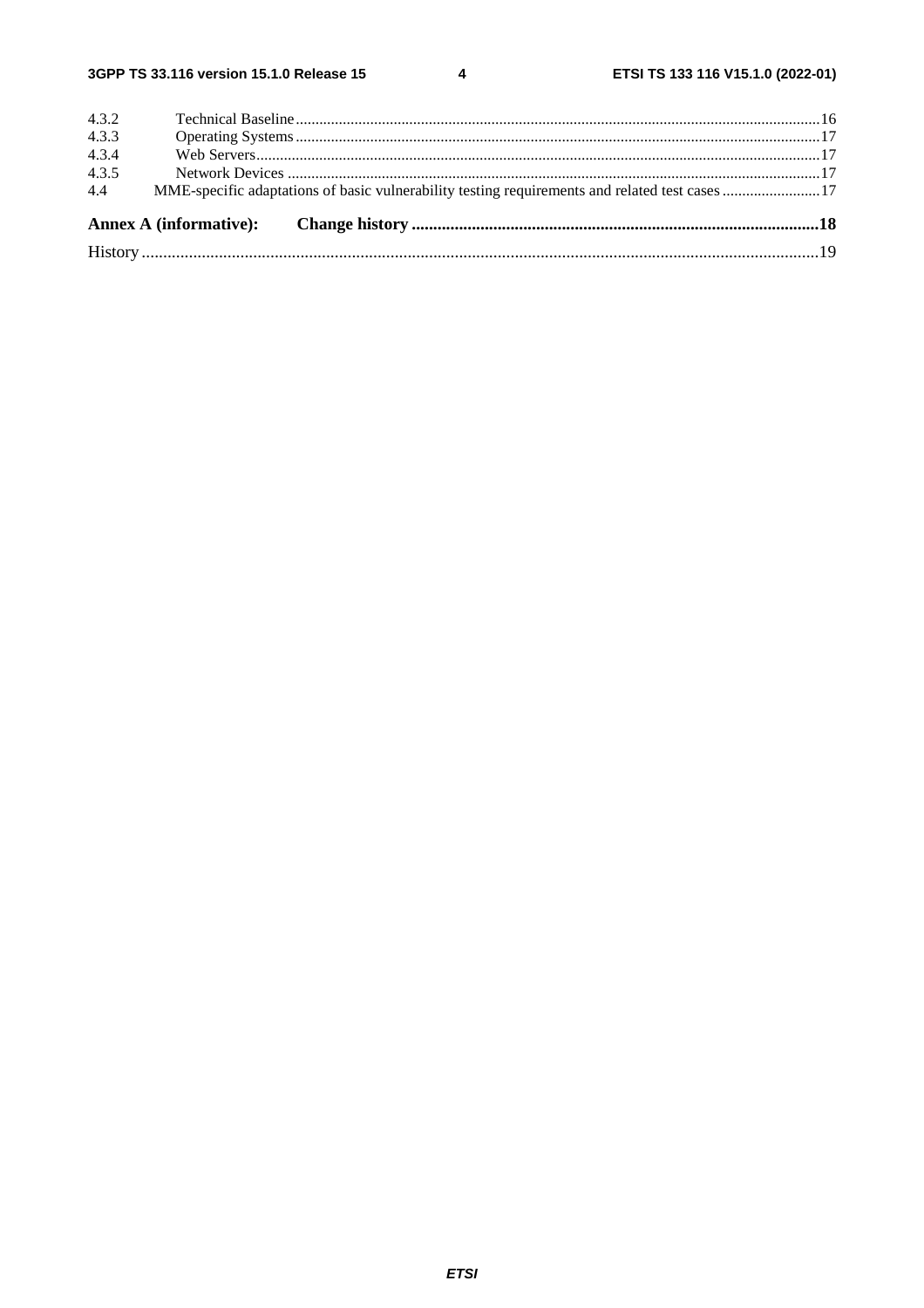# Foreword

This Technical Specification has been produced by the 3<sup>rd</sup> Generation Partnership Project (3GPP).

The contents of the present document are subject to continuing work within the TSG and may change following formal TSG approval. Should the TSG modify the contents of the present document, it will be re-released by the TSG with an identifying change of release date and an increase in version number as follows:

Version x.y.z

where:

- x the first digit:
	- 1 presented to TSG for information;
	- 2 presented to TSG for approval;
	- 3 or greater indicates TSG approved document under change control.
- y the second digit is incremented for all changes of substance, i.e. technical enhancements, corrections, updates, etc.
- z the third digit is incremented when editorial only changes have been incorporated in the document.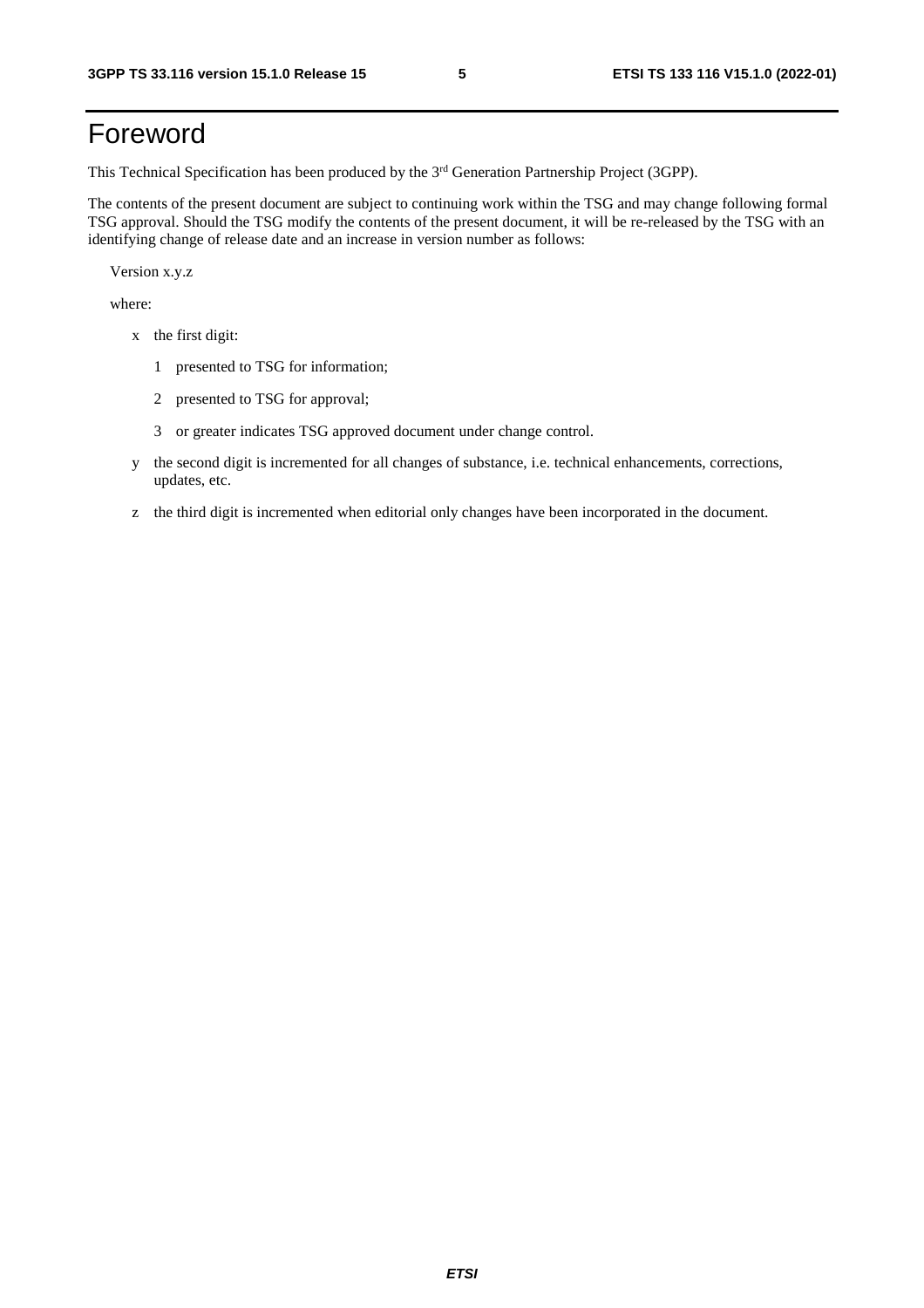# 1 Scope

The present document contains objectives, requirements and test cases that are specific to the MME network product class. It refers to the Catalogue of General Security Assurance Requirements and formulates specific adaptions of the requirements and test cases given there, as well as specifying requirements and test cases unique to the MME network product class.

# 2 References

The following documents contain provisions which, through reference in this text, constitute provisions of the present document.

- References are either specific (identified by date of publication, edition number, version number, etc.) or non-specific.
- For a specific reference, subsequent revisions do not apply.
- For a non-specific reference, the latest version applies. In the case of a reference to a 3GPP document (including a GSM document), a non-specific reference implicitly refers to the latest version of that document *in the same Release as the present document*.
- [1] 3GPP TR 21.905: "Vocabulary for 3GPP Specifications".
- [2] 3GPP TR 41.001: "GSM Specification set".
- [3] 3GPP TR 33.117: "Catalogue of General Security Assurance Requirements".
- [4] 3GPP TR 33.916: "Security assurance scheme for 3GPP network products for 3GPP network product classes".
- [5] 3GPP TS 33.401: "3GPP System Architecture Evolution (SAE); Security architecture".
- [6] void.
- [7] 3GPP TS 23.401: "General Packet Radio Service (GPRS) enhancements for Evolved Universal Terrestrial Radio Access Network (E-UTRAN) access".
- [8] 3GPP TS 33.102: "3G security; Security architecture".

# 3 Definitions and abbreviations

# 3.1 Definitions

For the purposes of the present document, the terms and definitions given in 3GPP TR 21.905 [1] and the following apply. A term defined in the present document takes precedence over the definition of the same term, if any, in 3GPP TR 21.905 [1].

**MME Application:** The running processes (typically more than one) executing the software package for the MME functions and OAM functions of the MME network product model.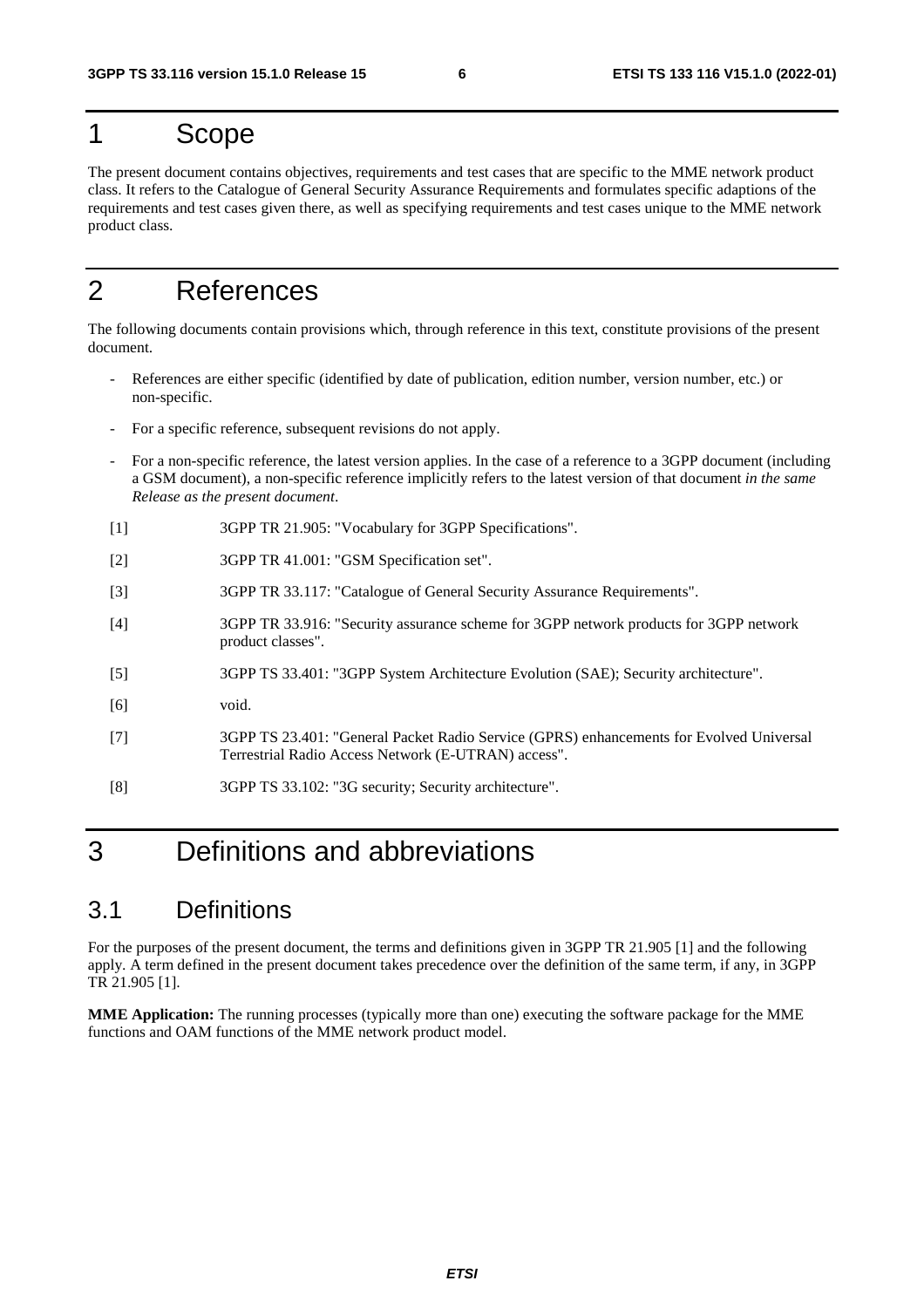# 3.2 Abbreviations

For the purposes of the present document, the abbreviations given in 3GPP TR 21.905 [1] and the following apply. An abbreviation defined in the present document takes precedence over the definition of the same abbreviation, if any, in 3GPP TR 21.905 [1].

# 4 MME-specific security requirements and related test cases

# 4.1 Introduction

The structure of the present TS 33.116 is aligned with TS 33.117 such that the MME-specific adaptation of a generic requirement in 33.sas, clause 4.a.b.c.d, can be always found in TS 33.116, clause 4.a.b.c.d. The text on pre-requisites for testing in clause 4.1.2 of TS 33.117 [3] applies also to the present document.

# 4.2 MME-specific adaptations of security functional requirements and related test cases

4.2.1 Introduction

# 4.2.2 Security functional requirements on the MME deriving from 3GPP specifications and related test cases

### 4.2.2.1 Security functional requirements on the MME deriving from 3GPP specifications – general approach

In addition to the requirements and test cases in TS 33.117, clause 4.2.2, an MME shall satisfy the following:

It is assumed for the purpose of the present SCAS that an MME conforms to all mandatory security-related provisions pertaining to an MME in:

- 3GPP TS 33.401: "EPS security architecture";
- other 3GPP specifications that make reference to TS 33.401 or are referred to from TS 33.401 (e.g. TS 23.401 [7]).

Security procedures pertaining to an MME are typically embedded in mobility management procedures and are hence assumed to be tested together with them. Examples include:

- AKA authentication is embedded in an Attach procedure or a TAU procedure.
- Security Mode Control is embedded in an Attach procedure or a TAU procedure.
- The derivation of a mapped security context is embedded in inter-RAT mobility procedures.

## 4.2.2.2 Authentication and key agreement procedure

### 4.2.2.2.1 Access with 2G SIM forbidden

*Requirement Name*: 2G SIM access forbidden

*Requirement Reference:* TBA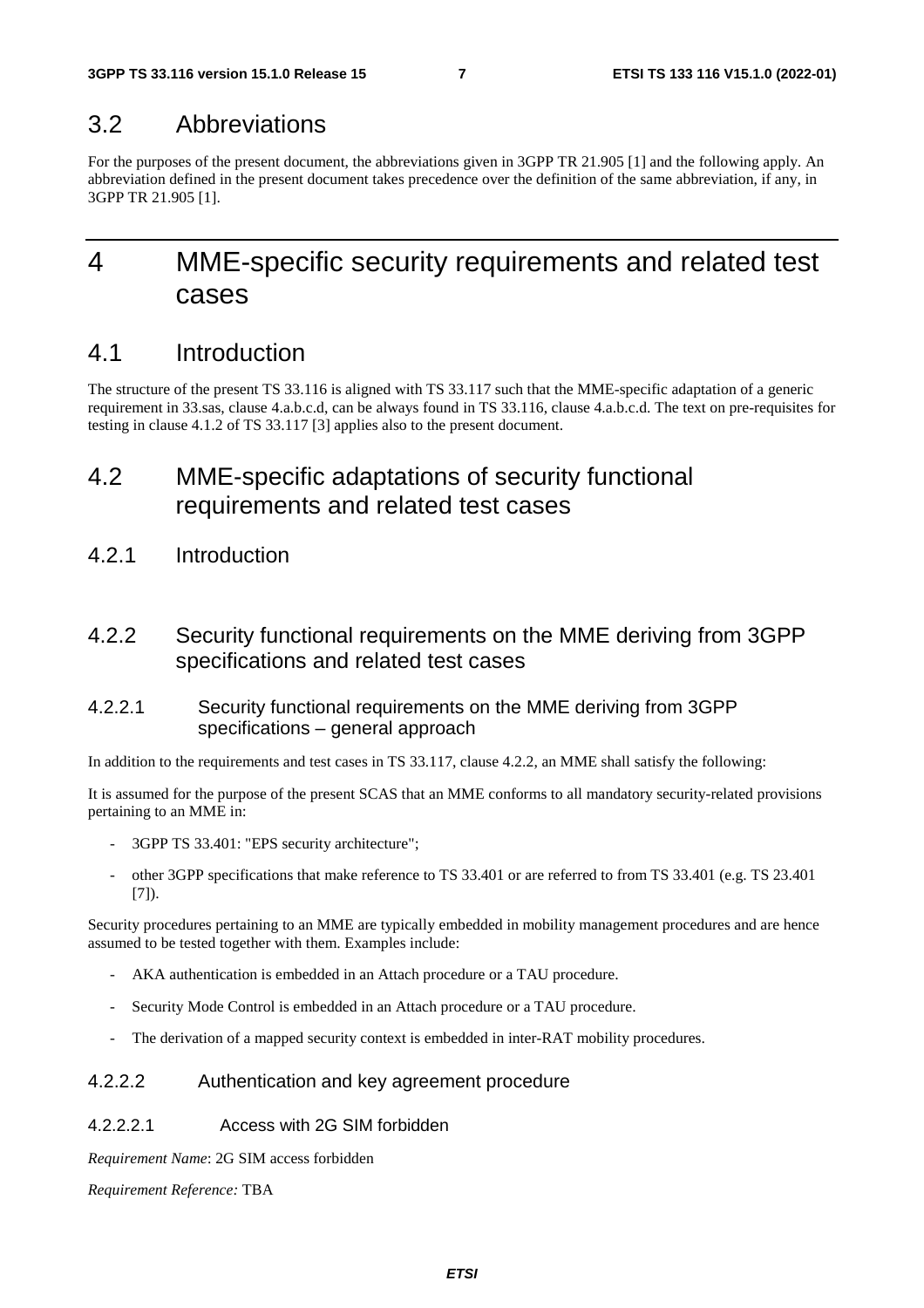*Requirement Description*: "Access to E-UTRAN with a 2G SIM or a SIM application on a UICC shall not be granted." as specified in TS 33.401, clause 6.1.1.

#### *Threat References*: TBA

*Security Objective References*: TBA

*Test Case*:

#### **Purpose:**

Verify that access to EPS with a 2G SIM is not possible.

#### **Pre-Conditions:**

Test environment with HSS. HSS may be simulated.

#### **Execution Steps**

Include 2G authentication vector in *authentication data response* from HSS.

#### **Expected Results:**

MME rejects UE authentication when receiving 2G authentication vector from HSS.

NOTE: When both MME and HSS function correctly 2G authentication vector are never included in authentication data response from HSS to MME.

#### 4.2.2.2.2 Re-synchronization

*Requirement Name*: Inclusion of RAND, AUTS

#### *Requirement Reference:* TBA

*Requirement Description*: "In the case of a synchronization failure, the MME shall also include RAND and AUTS." as specified in TS 33.401, clause 6.1.2.

*Threat References*: TBA

*Security Objective References*: TBA

*Test Case*: **Purpose:** 

Verify that Re-synchronization procedure works correctly.

#### **Pre-Conditions:**

Test environment with UE and HSS. UE and HSS may be simulated.

#### **Execution Steps**

The MME receives an AUTHENTICATION FAILURE message, with the EMM cause #21 "synch failure" and a re-synchronization token AUTS.

#### **Expected Results:**

The MME includes the stored RAND and the received AUTS in the *authentication data request* to the HSS.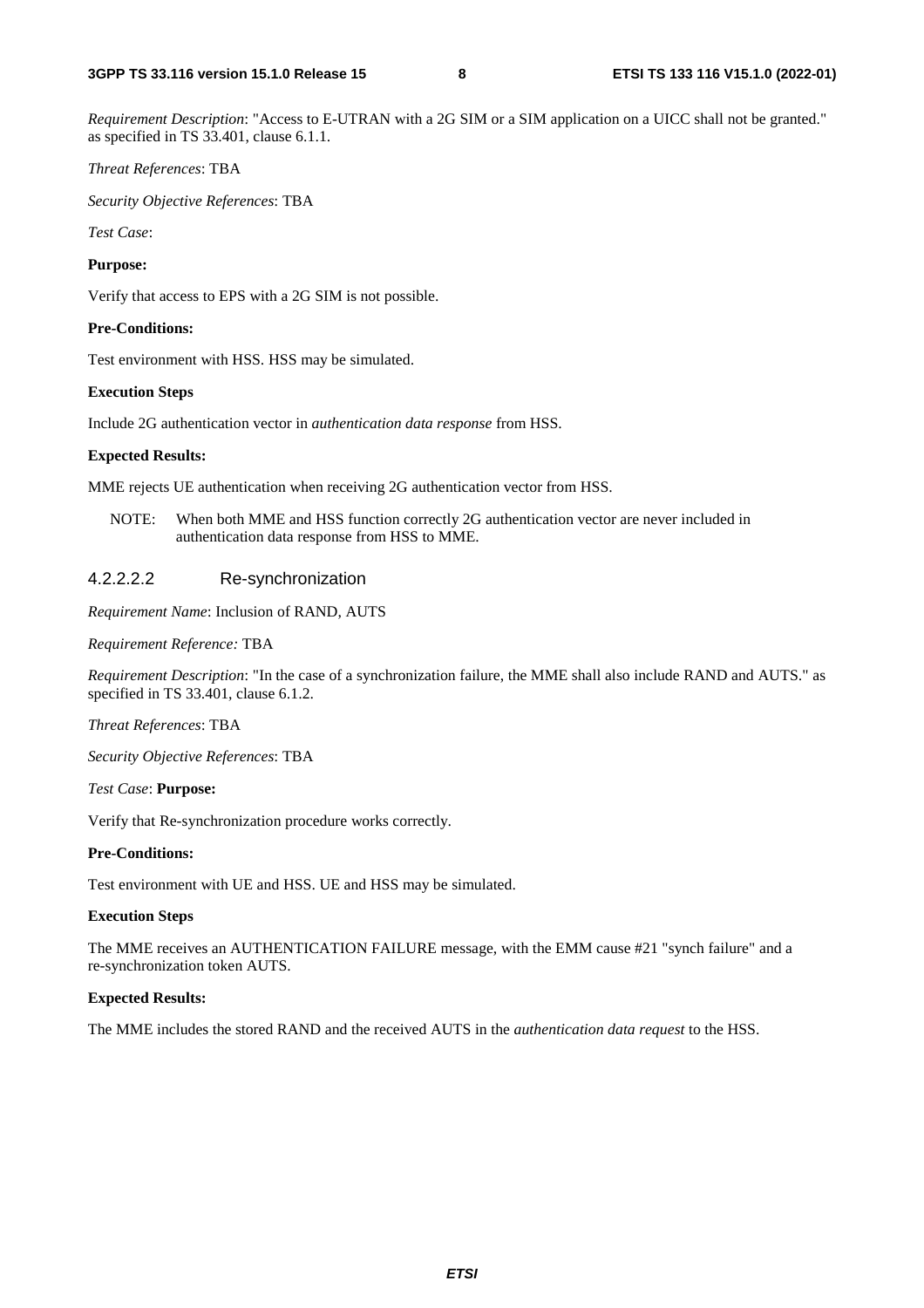NOTE: When RAND and AUTS are not included in the authentication data request to the HSS then the HSS will return a new authentication vector (AV) based on its current value of the sequence number  $\text{SQN}_{\text{HE}}$  (cf. TS 33.102, clause 6.3.5) A new authentication procedure between MME and UE using this new AV will be successful just the same if the cause of the synchronisation failure was the sending of a "stale" challenge, i.e. one that the UE had seen before or deemed to be too old. But if the cause of the synchronisation failure was a problem with the sequence number  $SON<sub>HE</sub>$  in the HSS (which should be very rare), and the RAND and AUTS are not included in the authentication data request to the HSS, then an update of SQN<sub>HE</sub> based on AUTS will not occur in the HSS, and the new authentication procedure between MME and UE using the new AV will fail again. This can be considered a security-relevant failure case as it may lead to a subscriber being shut out from the system permanently.

#### 4.2.2.2.3 Integrity check of Attach message

*Requirement Name*: Integrity check of Attach message

#### *Requirement Reference:* TBA

*Requirement Description*: "If the user cannot be identified or the integrity check fails, then the MME shall send a response indicating that the user identity cannot be retrieved." as specified in TS 33.401, clause 6.1.4.

*Threat References*: TBA

*Security Objective References*: TBA

*Test Case*:

#### **Purpose:**

Verify that secure user identification by means of integrity check of Attach request works correctly.

#### **Pre-Conditions:**

Test environment with new and old MME. New MME may be simulated.

#### **Execution Steps**

The old MME receives an Identification Request message from the new MME with incorrect integrity protection.

#### **Expected Results:**

The old MME sends a response indicating that the user identity cannot be retrieved.

#### 4.2.2.2.4 Not forwarding EPS authentication data to SGSN

*Requirement Name*: Not forwarding EPS authentication data to SGSN

*Requirement Reference:* TBA

*Requirement Description*: "EPS authentication data shall not be forwarded from an MME towards an SGSN." as specified in TS 33.401, clause 6.1.4.

*Threat References*: TBA

*Security Objective References*: TBA

*Test Case*:

#### **Purpose:**

Verify that EPS authentication data remains in the EPC.

#### **Pre-Conditions:**

Test environment with MME and SGSN. SGSN may be simulated.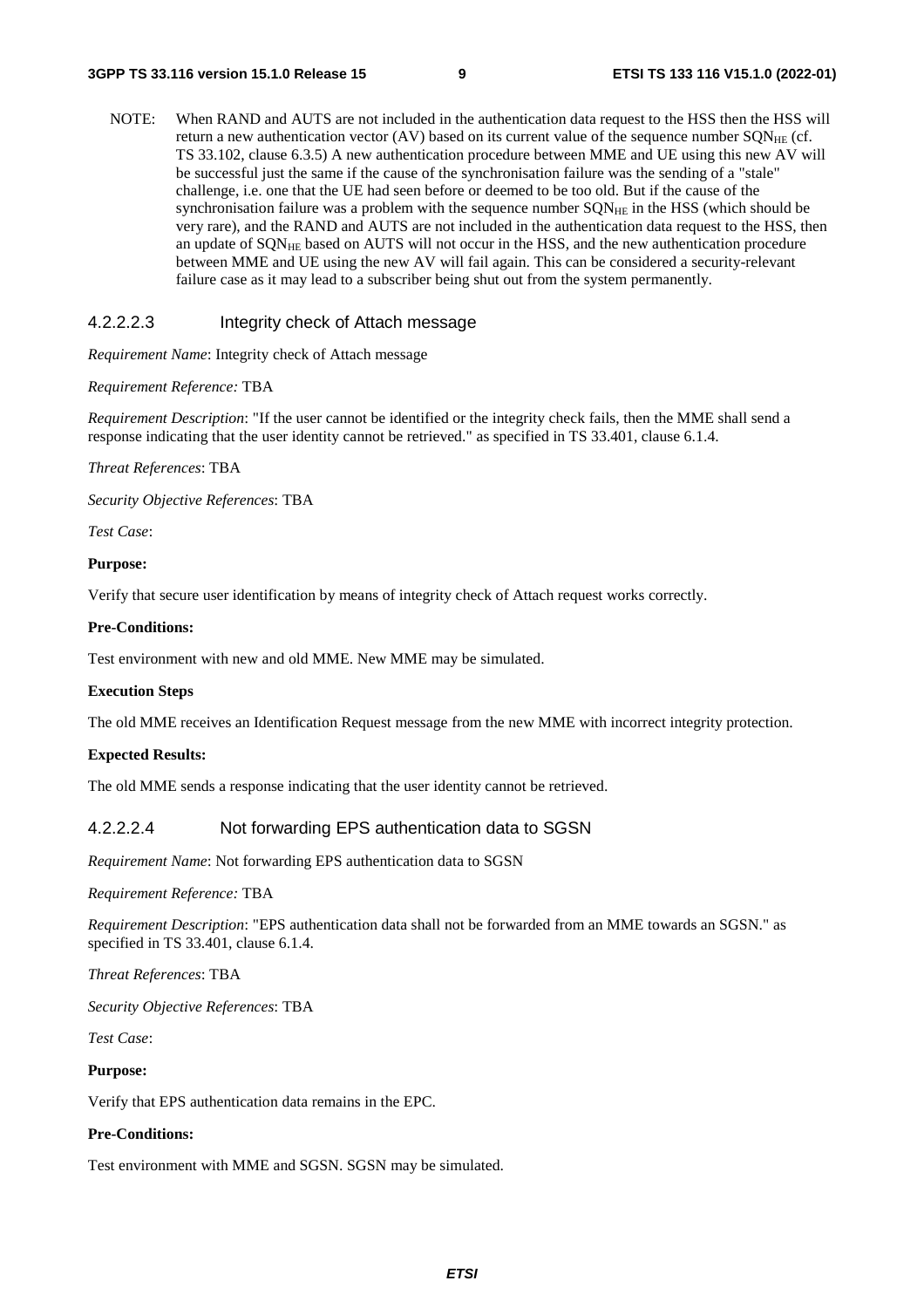#### **Execution Steps**

The MME receives an Identification Request message from the SGSN.

#### **Expected Results:**

The response to the SGSN does not include EPS authentication data.

#### 4.2.2.2.5 Not forwarding unused EPS authentication data between different security domains

*Requirement Name*: Not forwarding unused EPS authentication between different security domains

#### *Requirement Reference:* TBA

*Requirement Description*: "Unused EPS authentication vectors, or non-current EPS security contexts, shall not be distributed between MMEs belonging to different serving domains (PLMNs)." as specified in TS 33.401, clause 6.1.5.

*Threat References*: TBA

*Security Objective References*: TBA

*Test Case*:

#### **Purpose:**

Verify that unused EPS authentication data remains in the same serving domain.

#### **Pre-Conditions:**

Test environment with old and new MME in different serving domains. New MME may be simulated.

#### **Execution Steps**

The old MME receives an Identification Request message from the new MME.

#### **Expected Results:**

The response to the new MME does not include unused EPS authentication data.

#### 4.2.2.3 Security mode command procedure

#### 4.2.2.3.1 Bidding down prevention

*Requirement Name*: Bidding down prevention

*Requirement Reference:* TBA

*Requirement Description*: "The SECURITY MODE COMMAND shall include the replayed security capabilities of the UE." as specified in TS 33.401, clause 7.2.

#### *Threat References*: TBA

*Security Objective References*: TBA

*Test Case*:

#### **Purpose:**

Verify that bidding down by eliminating certain UE capabilities on the interface from UE to MME is not possible.

#### **Pre-Conditions:**

Test environment with UE. UE may be simulated.

#### **Execution Steps**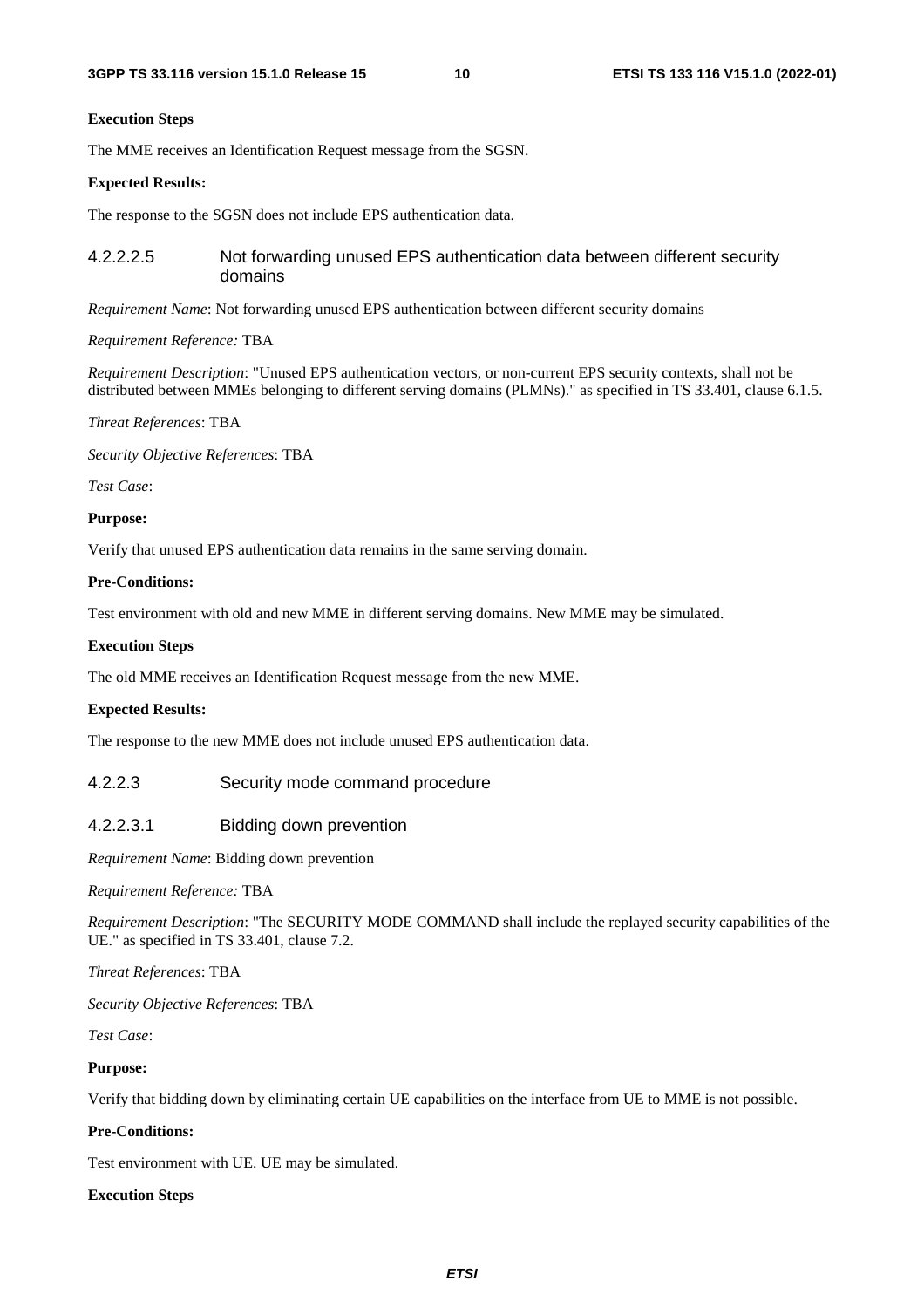Attach request message includes security capabilities of the UE.

#### **Expected Results:**

MME includes the same security capabilities of the UE in the SECURITY MODE COMMAND message.

#### 4.2.2.3.2 NAS integrity algorithm selection and use

*Requirement Name*: NAS integrity algorithm selection

#### *Requirement Reference:* TBA

*Requirement Description*: "The MME shall protect the SECURITY MODE COMMAND message with the integrity algorithm, which has the highest priority according to the ordered lists." as specified in TS 33.401, clause 7.2.4.3.1."

NOTE: The text in TS 33.401, clause 7.2.4.3.1 is somewhat incomplete. It should properly read: "…which has the highest priority according to the ordered lists and is contained in the UE EPS security capabilities."

*Threat References*: TBA

*Security Objective References*: TBA

*Test Case*:

#### **Purpose:**

Verify that NAS integrity protection algorithm is selected and applied correctly.

#### **Pre-Conditions:**

Test environment with UE. UE may be simulated.

#### **Execution Steps**

The MME sends the SECURITY MODE COMMAND message. The UE replies with the SECURITY MODE COMPLETE message.

#### **Expected Results:**

- 1. The MME has selected the integrity algorithm which has the highest priority according to the ordered lists and is contained in the UE EPS security capabilities. The MME checks the message authentication code on the SECURITY MODE COMPLETE message.
- 2. The MAC in the SECURITY MODE COMPLETE is verified, and the NAS integrity protection algorithm is selected and applied correctly.

#### 4.2.2.3.3 NAS NULL integrity protection

*Requirement Name*: NAS NULL integrity protection

#### *Requirement Reference:* TBA

*Requirement Description*: "EIA0 shall only be used for unauthenticated emergency calls." as specified in TS 33.401, clause 5.1.4.1."

*Threat References*: TBA

*Security Objective References*: TBA

*Test Case*:

#### **Purpose:**

Verify that NAS NULL integrity protection algorithm is used correctly.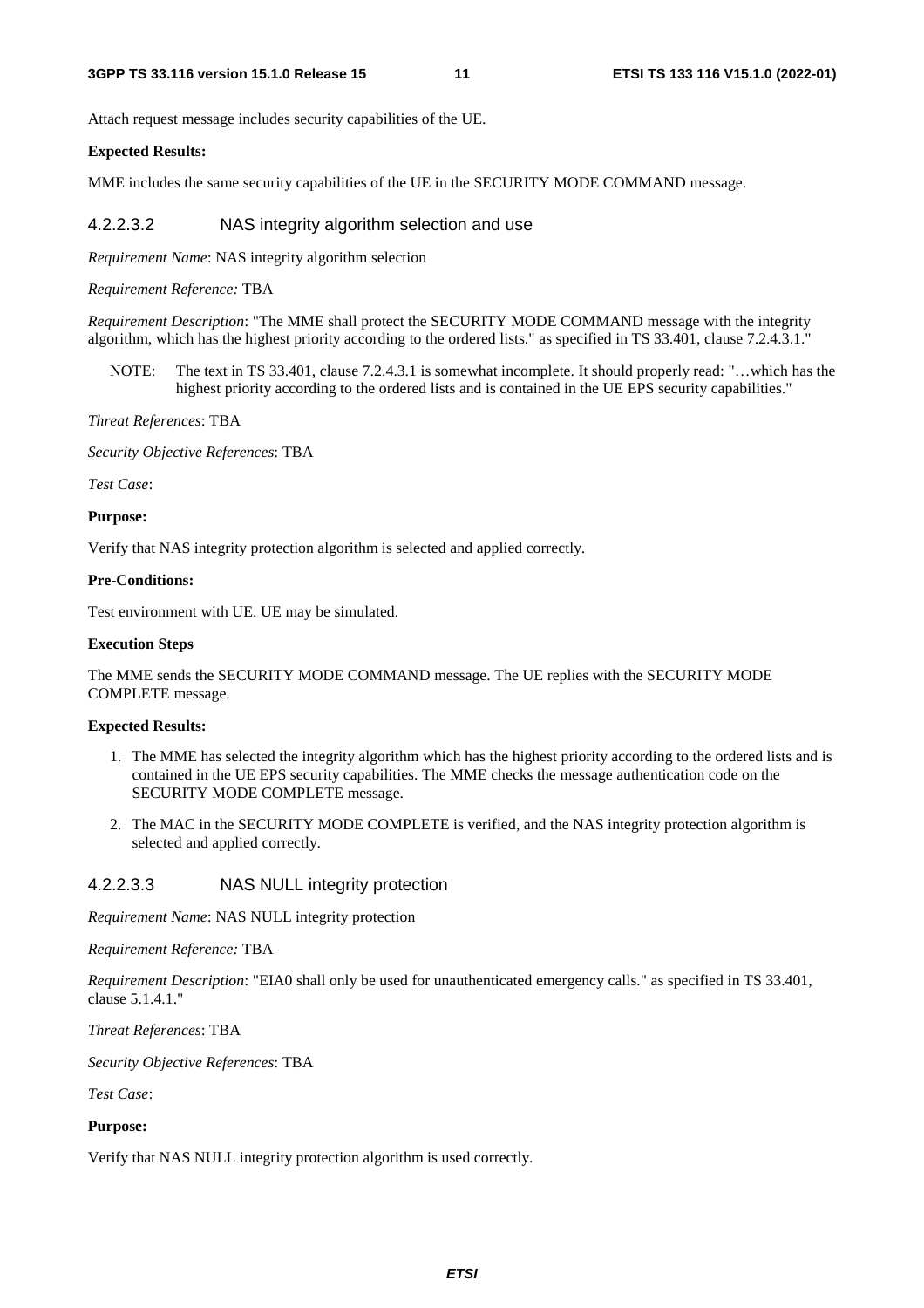#### **Pre-Conditions:**

Test environment with UE. UE may be simulated.

#### **Execution Steps**

The MME sends the SECURITY MODE COMMAND message after successful UE authentication.

#### **Expected Results:**

The selected integrity algorithm is different from EIA0.

### 4.2.2.3.4 NAS confidentiality protection

*Requirement Name*: NAS confidentiality protection

*Requirement Reference:* TBA

*Requirement Description*: "The UE…sends the NAS security mode complete message to MME ciphered and integrity protected." as specified in TS 33.401, clause 7.2.4.3.1."

#### *Threat References*: TBA

*Security Objective References*: TBA

*Test Case*:

#### **Purpose:**

Verify that NAS confidentiality protection algorithm is applied correctly.

#### **Pre-Conditions:**

Test environment with UE. UE may be simulated.

#### **Execution Steps**

The MME receives the SECURITY MODE COMPLETE message without confidentiality protection.

#### **Expected Results:**

If a confidentiality algorithm different from EEA0 was selected the MME rejects the message.

### 4.2.2.4 Security in intra-RAT mobility

#### 4.2.2.4.1 Bidding down prevention in X2-handovers

*Requirement Name*: Bidding down prevention in X2-handovers

*Requirement Reference:* TBA

*Requirement Description*: "The MME shall verify that the UE EPS security capabilities received from the eNB are the same as the UE EPS security capabilities that the MME has stored." as specified in TS 33.401, clause 7.2.4.2.2."

*Threat References*: TBA

*Security Objective References*: TBA

*Test Case*:

#### **Purpose:**

Verify that bidding down is prevented in X2-handovers.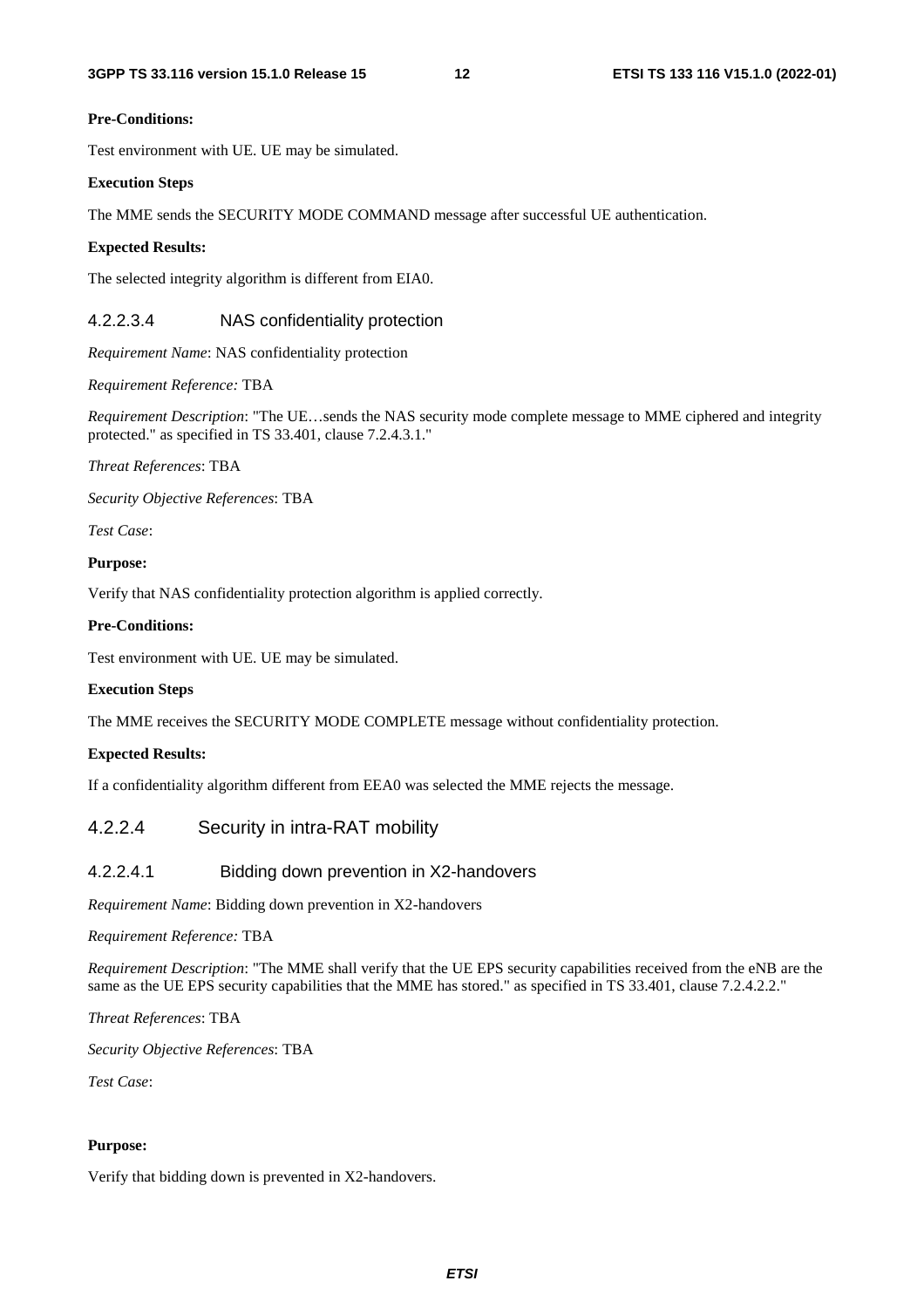#### **Pre-Conditions:**

Test environment with (target) eNB. eNB may be simulated.

The MME is configured to log the event of a UE EPS security capability mismatch.

#### **Execution Steps**

The MME receives the path-switch message with the UE EPS security capabilities different from the ones stored in the MME for that UE.

#### **Expected Results:**

The MME logs the event.

#### 4.2.2.4.2 NAS integrity protection algorithm selection in MME change

*Requirement Name*: NAS integrity protection algorithm selection in MME change

*Requirement Reference:* TBA

*Requirement Description*: "In case there is change of MMEs and algorithms to be used for NAS, the target MME shall initiate a NAS security mode command procedure and include the chosen algorithms and the UE security capabilities (to detect modification of the UE security capabilities by an attacker) in the message to the UE (see clause 7.2.4.4). The MME shall select the NAS algorithms which have the highest priority according to the ordered lists (see clause 7.2.4.3.1)." as specified in TS 33.401, clause 7.2.4.3.2."

*Threat References*: TBA

*Security Objective References*: TBA

*Test Case*:

#### **Purpose:**

Verify that NAS integrity protection algorithm is selected correctly.

#### **Pre-Conditions:**

Test environment with source and target MME. Source MME may be simulated.

#### **Execution Steps**

The target MME receives the UE EPS security capabilities and the NAS algorithms used by the source MME from the source MME over the S10 interface. The target MME selects the NAS algorithms which have the highest priority according to the ordered lists. The lists are assumed such that the algorithms selected by the target MME are different from the ones received from the source MME.

#### **Expected Results:**

The target MME initiates a NAS security mode command procedure and include the chosen algorithms and the UE security capabilities.

#### 4.2.2.5 Security in inter-RAT mobility

#### 4.2.2.5.1 No access with 2G SIM via idle mode mobility

*Requirement Name*: Idle mode mobility into E-UTRAN forbidden for GSM subscribers

#### *Requirement Reference:* TBA

*Requirement Description*: "In case the MM context in the Context Response/SGSN Context Response indicates GSM security mode, the MME shall abort the procedure." as specified in TS 33.401, clause 9.1.2.

#### *Threat References*: TBA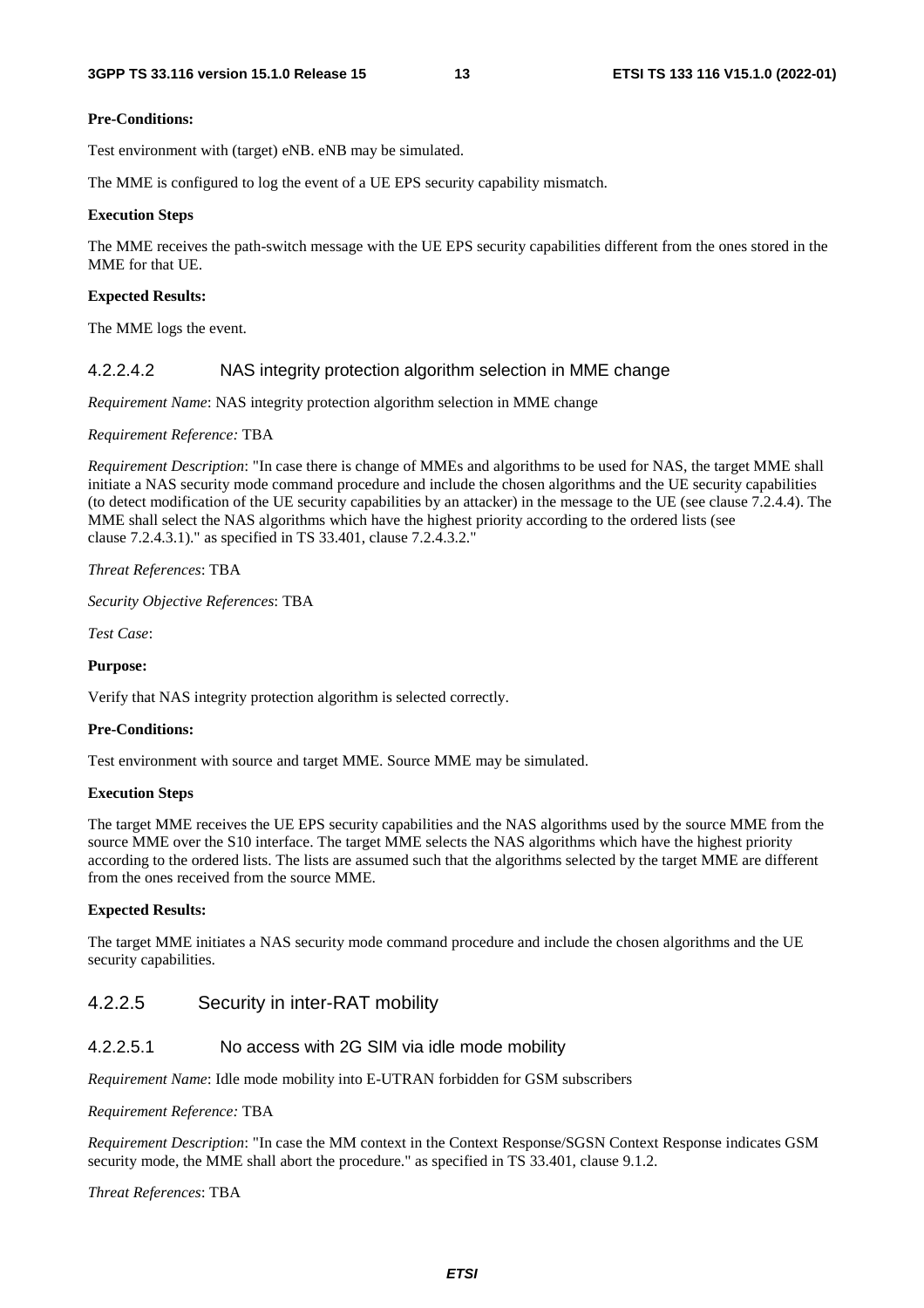*Security Objective References*: TBA

*Test Case*:

#### **Purpose:**

Verify that 2G subscribers cannot obtain service in EPS via idle mode mobility.

#### **Pre-Conditions:**

Test environment with source SGSN and target MME. Source SGSN may be simulated.

**Execution Steps:** The target MME receives the MM context in the Context Response indicating GSM security mode.

**Expected Results:** The MME aborts the procedure by acknowledging the Context Response from the SGSN with an appropriate failure cause.

#### 4.2.2.5.2 No access with 2G SIM via handover

*Requirement Name*: Handover into E-UTRAN forbidden for GSM subscribers

*Requirement Reference:* TBA

*Requirement Description*: "In case the MM context in the Forward relocation request message indicates GSM security mode (i.e. it contains a Kc), the MME shall abort the non-emergency call procedure." as specified in TS 33.401, clause 9.2.2.

*Threat References*: TBA

*Security Objective References*: TBA

*Test Case*:

#### **Purpose:**

Verify that GSM subscribers cannot obtain service in EPS via handovers.

#### **Pre-Conditions:**

Test environment with source SGSN and target MME. Source SGSN may be simulated.

**Execution Steps:** The target MME receives the MM context in the Forward Location Request message indicating GSM security mode.

**Expected Results:** The MME aborts the procedure by responding to the Forward Relocation Request from the SGSN with an appropriate failure cause.

#### 4.2.2.5.3 No access with 2G SIM via SRVCC

*Requirement Name*: SRVCC into E-UTRAN forbidden for GSM subscribers

*Requirement Reference:* TBA

*Requirement Description*: "If the MME receives a GPRS Kc' from the source MSC server enhanced for SRVCC in the CS to PS HO request, the MME shall reject the request." as specified in TS 33.401, clause 14.3.1.

*Threat References*: TBA

*Security Objective References*: TBA

*Test Case*:

#### **Purpose:**

Verify that GSM subscribers cannot obtain service in EPS via SRVCC into E-UTRAN.

#### **Pre-Conditions:**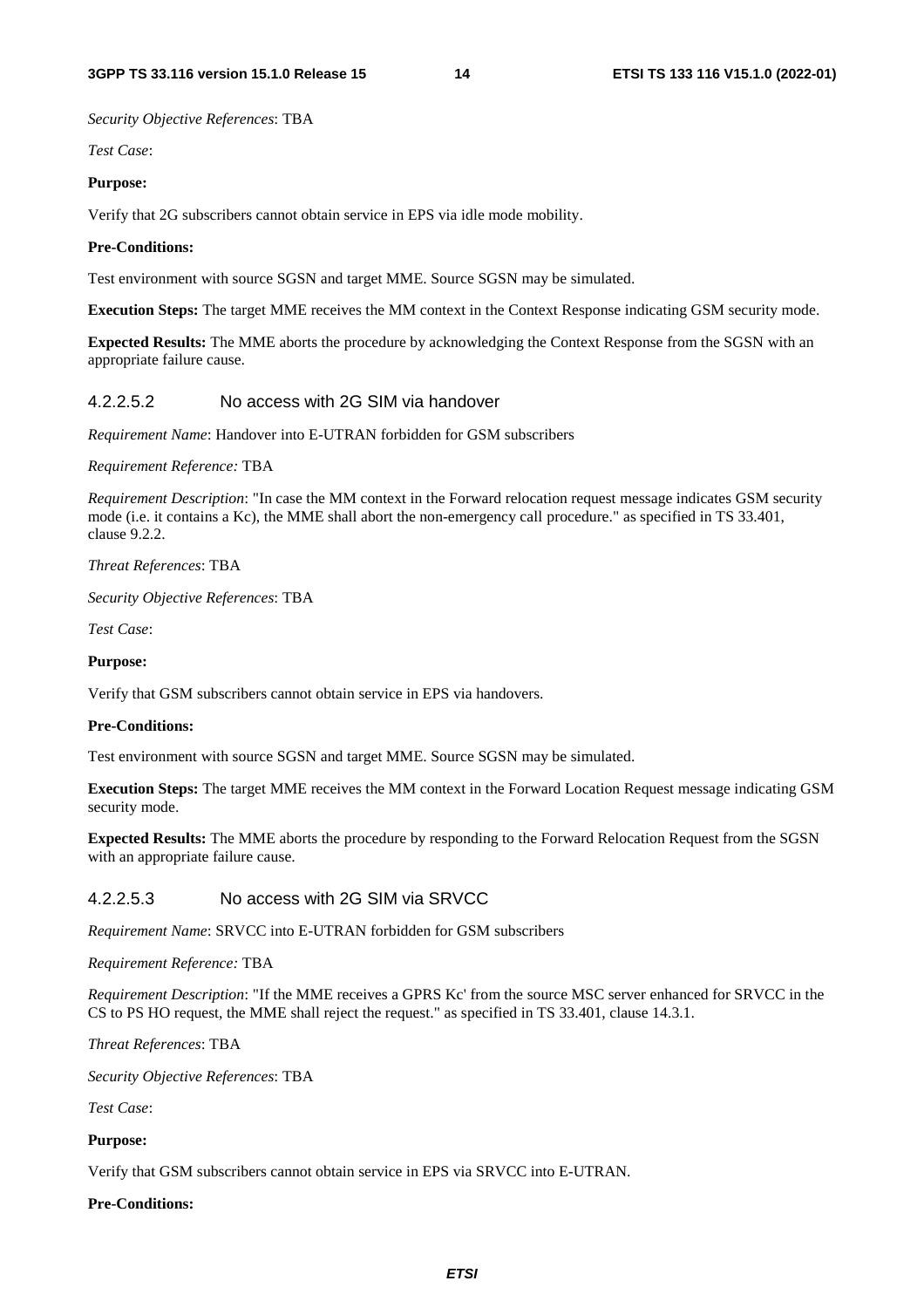Test environment with source MSC server and target MME. Source MSC server may be simulated.

### **Execution Steps**

The target MME receives the GPRS Kc' and the CKSN'<sub>PS</sub> in the CS to PS handover request.

### **Expected Results:**

The MME rejects the request.

# 4.2.2.6 Security Aspects of IMS Emergency Session Handling

### 4.2.2.6.1 Authentication failure for emergency bearers

NOTE: The use of NULL integrity is addressed in clause D.3.2.3.3.

*Requirement Name*: Emergency bearer establishment when authentication fails

*Requirement Reference:* TS 33.401 [5], clause 15.1.

*Requirement Description*: "The MME or UE shall always release any established non-emergency bearers, when the authentication fails in the UE or in the MME." as specified in TS 33.401, clause 15.1.

*Threat References*: TBA

*Security Objective References*: TBA

*Test Case*:

#### **Purpose:**

Ensure that the MME enforces that only emergency bearers can be used without successful authentication.

#### **Pre-Conditions:**

Test environment with MME and UE. UE may be simulated. The serving network policy allows unauthenticated IMS Emergency Sessions.

#### **Execution Steps**

The UE sends the initial attach request for EPS emergency bearer services, then the MME initiates an authentication, which fails. The UE attached for EPS emergency bearer services sends the PDN Connectivity request for EPS nonemergency bearer services.

#### **Expected Results:**

The MME allows to continue the set up of the emergency bearer, and will reject the PDN Connectivity request for EPS non-emergency bearer services.

# 4.2.3 Technical Baseline

### 4.2.3.1 Introduction

This clause provides baseline technical requirements.

### 4.2.3.2 Protecting data and information

#### 4.2.3.2.1 Protecting data and information – general

There are no MME-specific additions to clause 4.2.3.2.1 of TS 33.117.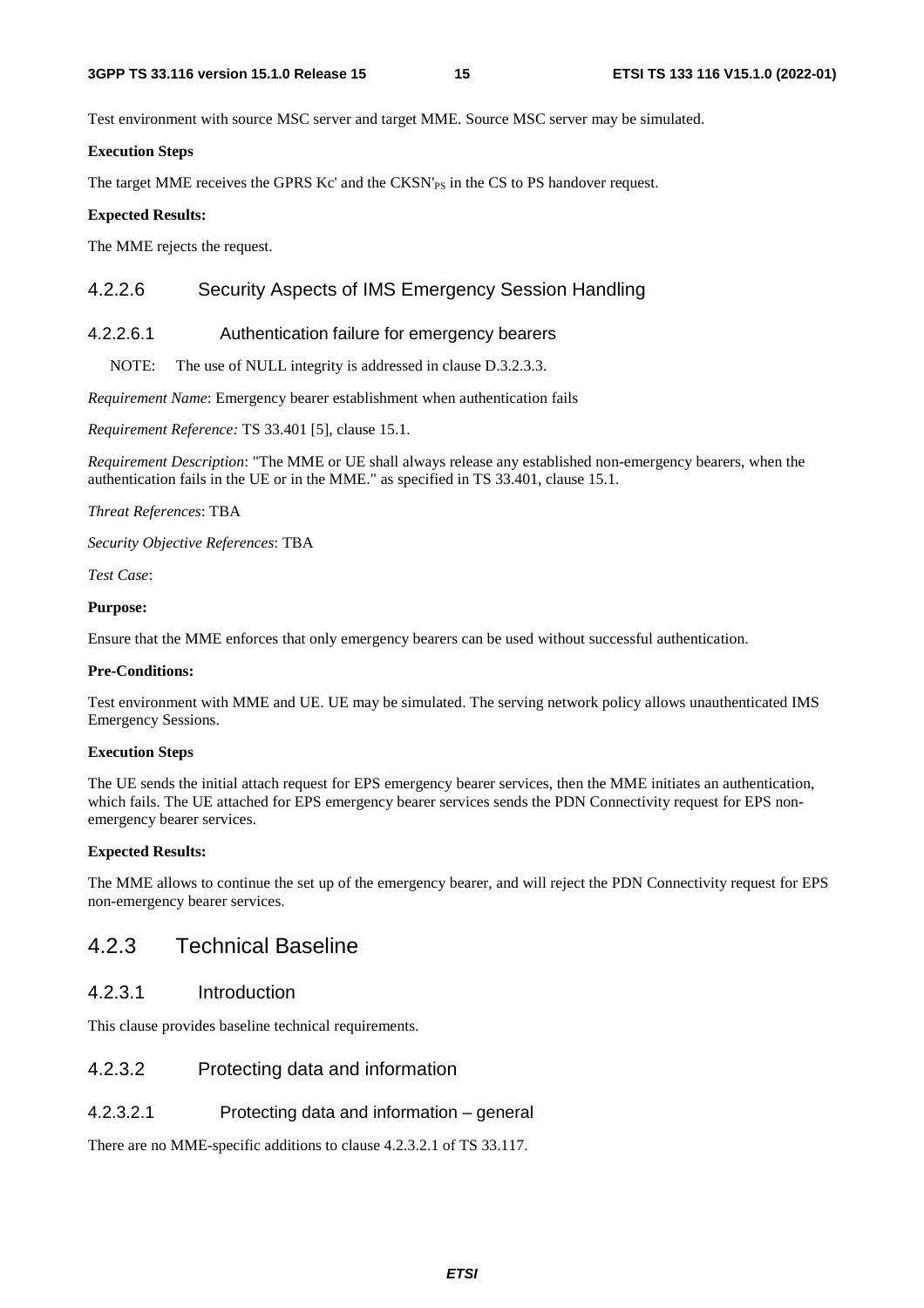#### 4.2.3.2.2 Protecting data and information – unauthorized viewing

There are no MME-specific additions to clause 4.2.3.2.2 of TS 33.117.

#### 4.2.3.2.3 Protecting data and information in storage

There are no MME-specific additions to clause 4.2.3.2.3 of TS 33.117.

### 4.2.3.2.4 Protecting data and information in transfer

There are no MME-specific additions to clause 4.2.3.2.4 of TS 33.117:

#### 4.2.3.2.5 Logging access to personal data

There are no MME-specific additions to clause 4.2.3.2.5 of TS 33.117.

#### 4.2.3.3 Protecting availability and integrity

There are no MME-specific additions to clause 4.2.3.3 of TS 33.117.

#### 4.2.3.4 Authentication and authorization

There are no MME-specific additions to clause 4.2.3.4.

### 4.2.3.5 Protecting sessions

There are no MME-specific additions to clause 4.2.3.5 of TS 33.117.

### 4.2.3.6 Logging

All text from TS 33.117, clause 4.2.3.6 also applies to MMEs. There are no MME-specific adaptations or additions to this text.

# 4.2.4 Operating Systems

There are no MME-specific additions to clause 4.2.4 of TS 33.117.

### 4.2.5 Web Servers

There are no MME-specific additions to clause 4.2.5 of TS 33.117.

### 4.2.6 Network Devices

All text from TS 33.117, clause 4.2.6 also applies to MMEs. There are no MME-specific adaptations or additions to this text.

# 4.3 MME-specific adaptations of hardening requirements and related test cases

4.3.1 Introduction

## 4.3.2 Technical Baseline

All text from TS 33.117, clause 4.3.2 also applies to MMEs. There are no MME-specific adaptations or additions to this text.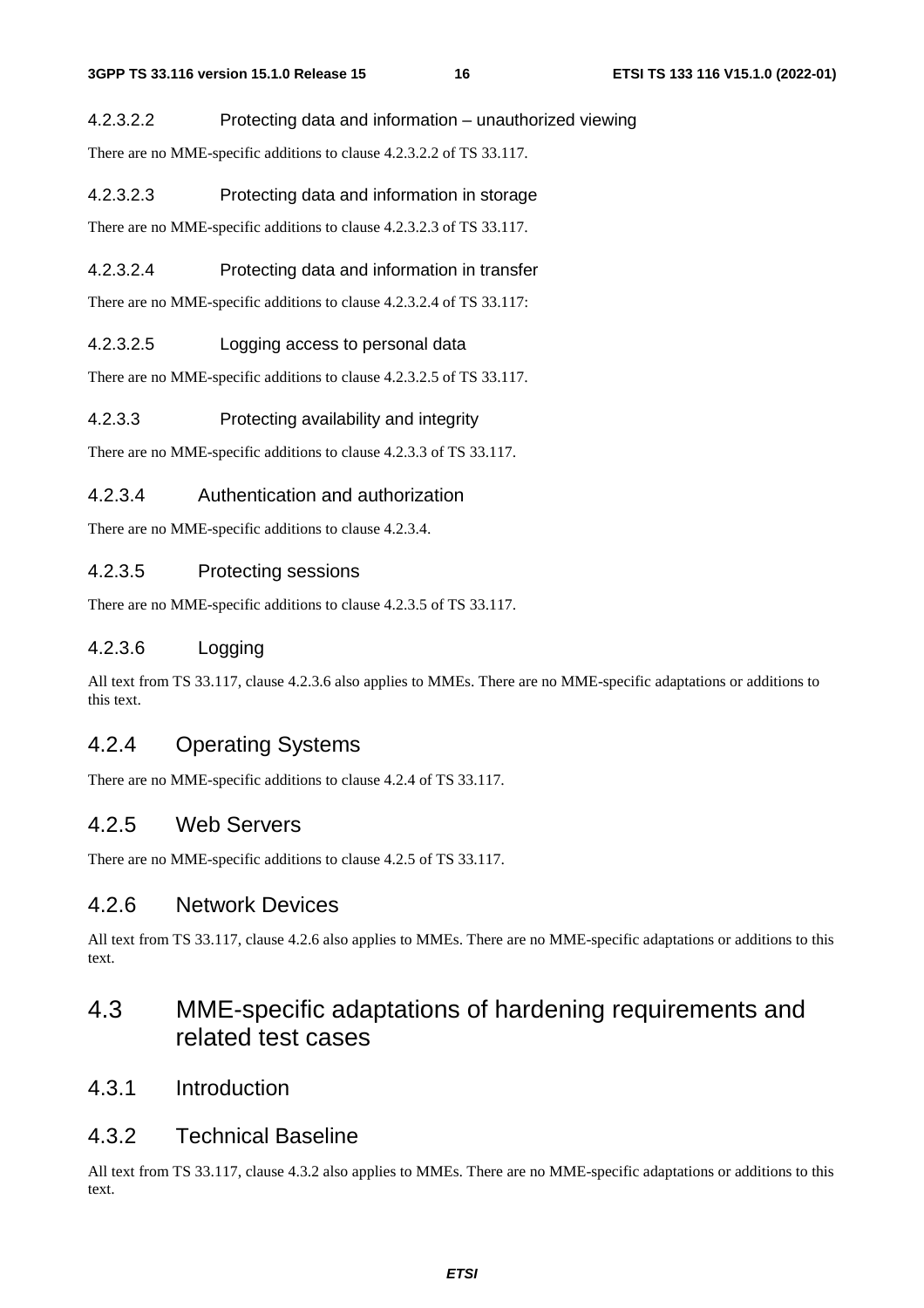# 4.3.3 Operating Systems

There are no MME-specific additions to clause 4.3.3 of TS 33.117.

# 4.3.4 Web Servers

There are no MME-specific additions to clause 4.3.4 of TS 33.117.

# 4.3.5 Network Devices

There are no MME-specific additions to clause 4.3.5 of TS 33.117.

# 4.4 MME-specific adaptations of basic vulnerability testing requirements and related test cases

All text from TS 33.117, clause 4.4 also applies to MMEs. There are no MME-specific adaptations or additions to this text.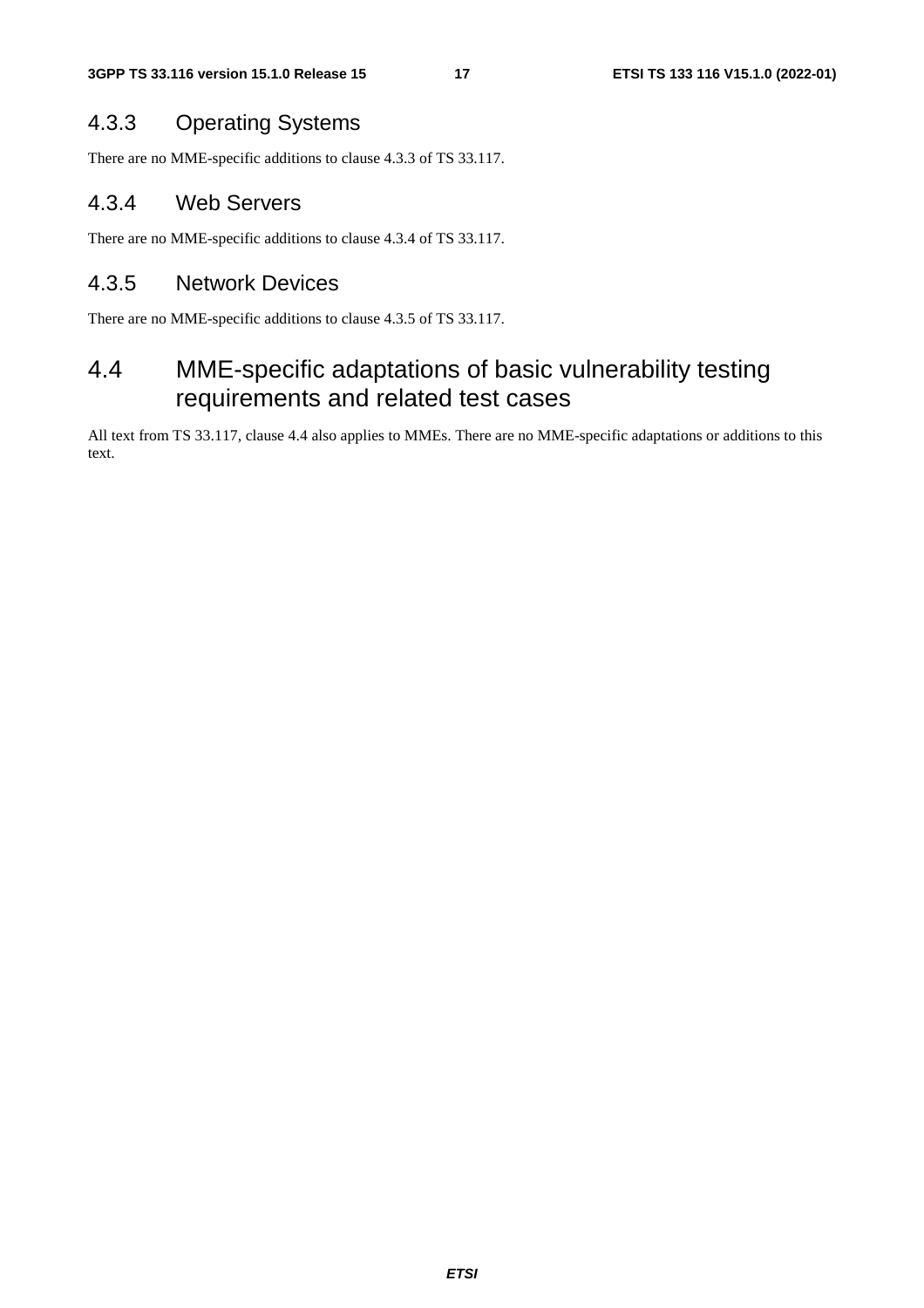# Annex A (informative): Change history

| <b>Change history</b> |                |                  |           |            |                          |                                               |                       |
|-----------------------|----------------|------------------|-----------|------------|--------------------------|-----------------------------------------------|-----------------------|
| date                  | <b>Meeting</b> | <b>TDoc</b>      | <b>CR</b> | <b>Rev</b> | Cat                      | Subject/Comment                               | <b>New</b><br>version |
| 09-2016               | SA#73          | SP-160572        |           |            |                          | Presented for approval                        | 2.0.0                 |
| $09-2016$             | SA#73          |                  |           |            |                          | Upgrade to change control version             | 14.0.0                |
| 06-2017               | SA#76          | SP-170423        | 0001      |            | F                        | Resolution of editor's notes in 33.116        | 14.1.0                |
| 2018-06               |                |                  |           |            | $\overline{\phantom{a}}$ | Update to Rel-15 version (MCC)                | 15.0.0                |
| 2021-12               |                | SA#94e SP-211369 | 0003      |            | A                        | Clarification on the emergency test $-$ Rel15 | 15.1.0                |